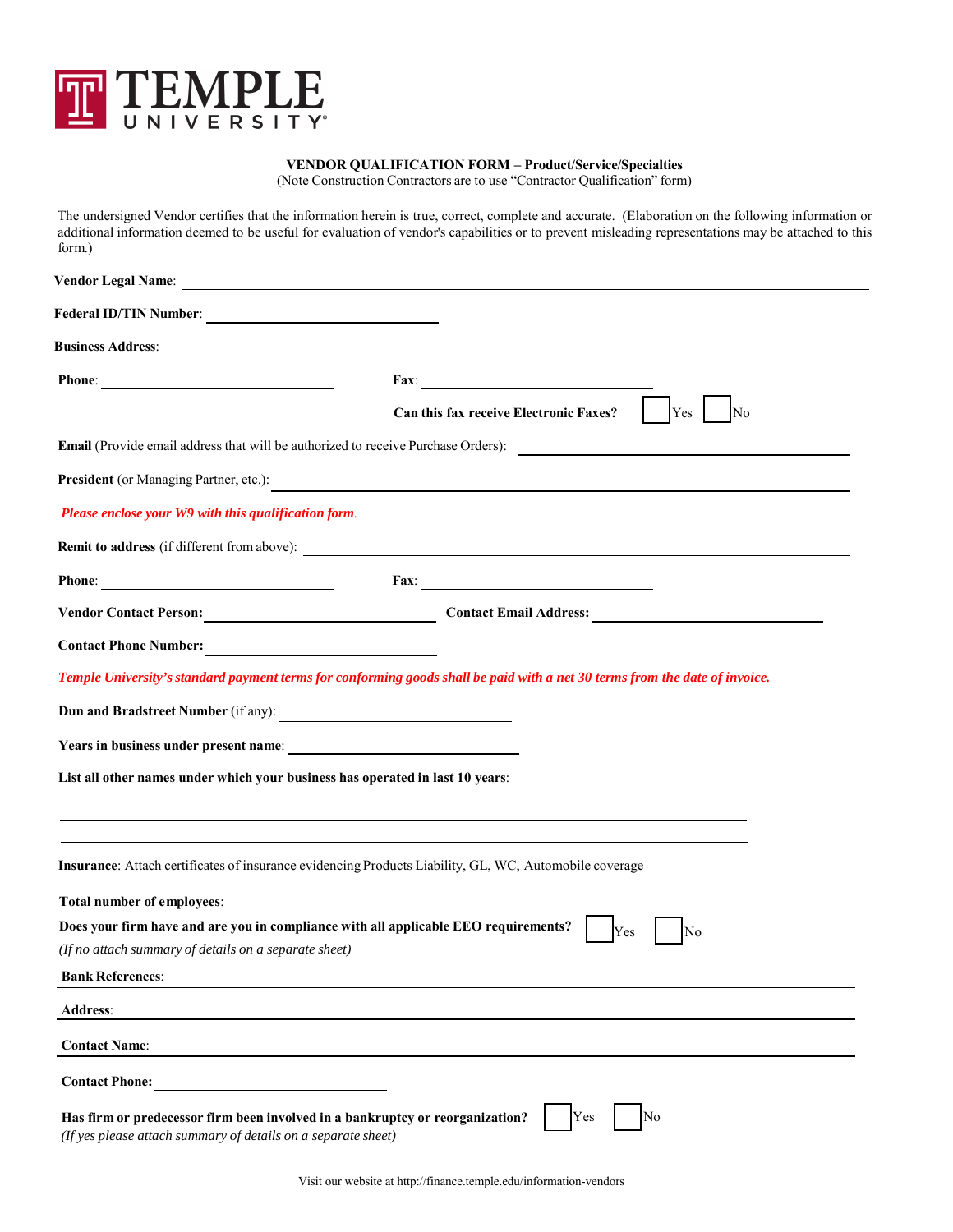| <b>Union affiliations:</b>            | Local                                                                                                                                                                                                                     | National | None |  |  |
|---------------------------------------|---------------------------------------------------------------------------------------------------------------------------------------------------------------------------------------------------------------------------|----------|------|--|--|
| phone numbers and or email addresses. | In the space provided below please provide three references (preferably other schools) you are currently doing business with. Include contact names                                                                       |          |      |  |  |
|                                       |                                                                                                                                                                                                                           |          |      |  |  |
|                                       |                                                                                                                                                                                                                           |          |      |  |  |
|                                       | List below any/all contract(s) awarded to vendor which it has failed to complete: (If applicable, attach separate sheet.)                                                                                                 |          |      |  |  |
|                                       | Project (Name & Location):                                                                                                                                                                                                |          |      |  |  |
|                                       |                                                                                                                                                                                                                           |          |      |  |  |
|                                       | Brief explanation of cause & resolution:                                                                                                                                                                                  |          |      |  |  |
|                                       |                                                                                                                                                                                                                           |          |      |  |  |
|                                       | List any/all judgments, claims, arbitration proceedings, or suits pending or outstanding against vendor over the last five (5) years with amount of<br>claim and brief description. (Attach additional page if necessary) |          |      |  |  |